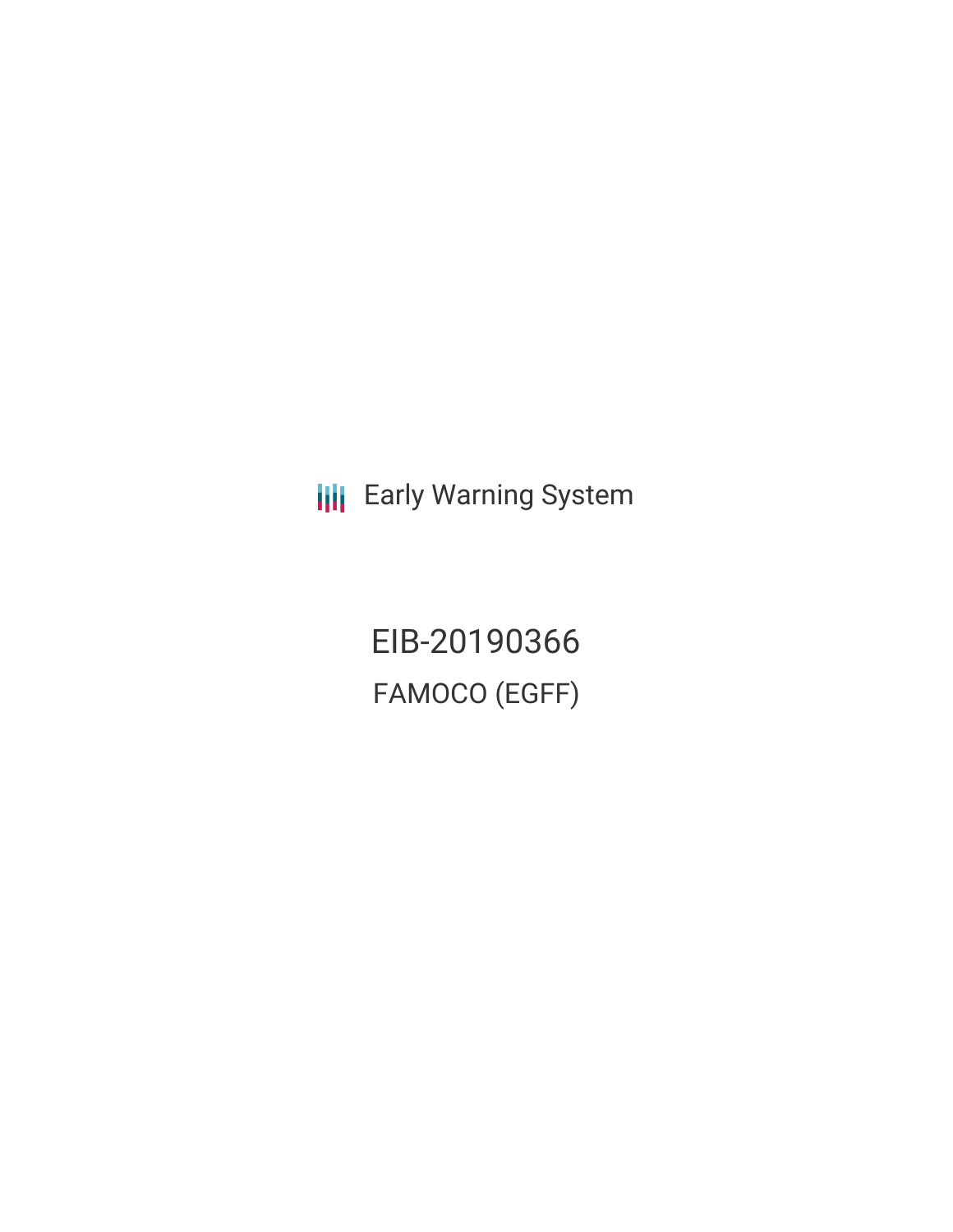| <b>Countries</b>               | Belgium, France                    |
|--------------------------------|------------------------------------|
| <b>Financial Institutions</b>  | European Investment Bank (EIB)     |
| <b>Status</b>                  | Approved                           |
| <b>Bank Risk Rating</b>        | U                                  |
| <b>Voting Date</b>             | 2019-12-18                         |
| <b>Borrower</b>                | <b>FAMOCO SAS</b>                  |
| <b>Sectors</b>                 | Communications, Industry and Trade |
| <b>Investment Type(s)</b>      | Loan                               |
| <b>Investment Amount (USD)</b> | $$22.23$ million                   |
| <b>Loan Amount (USD)</b>       | $$22.23$ million                   |
| <b>Project Cost (USD)</b>      | $$44.46$ million                   |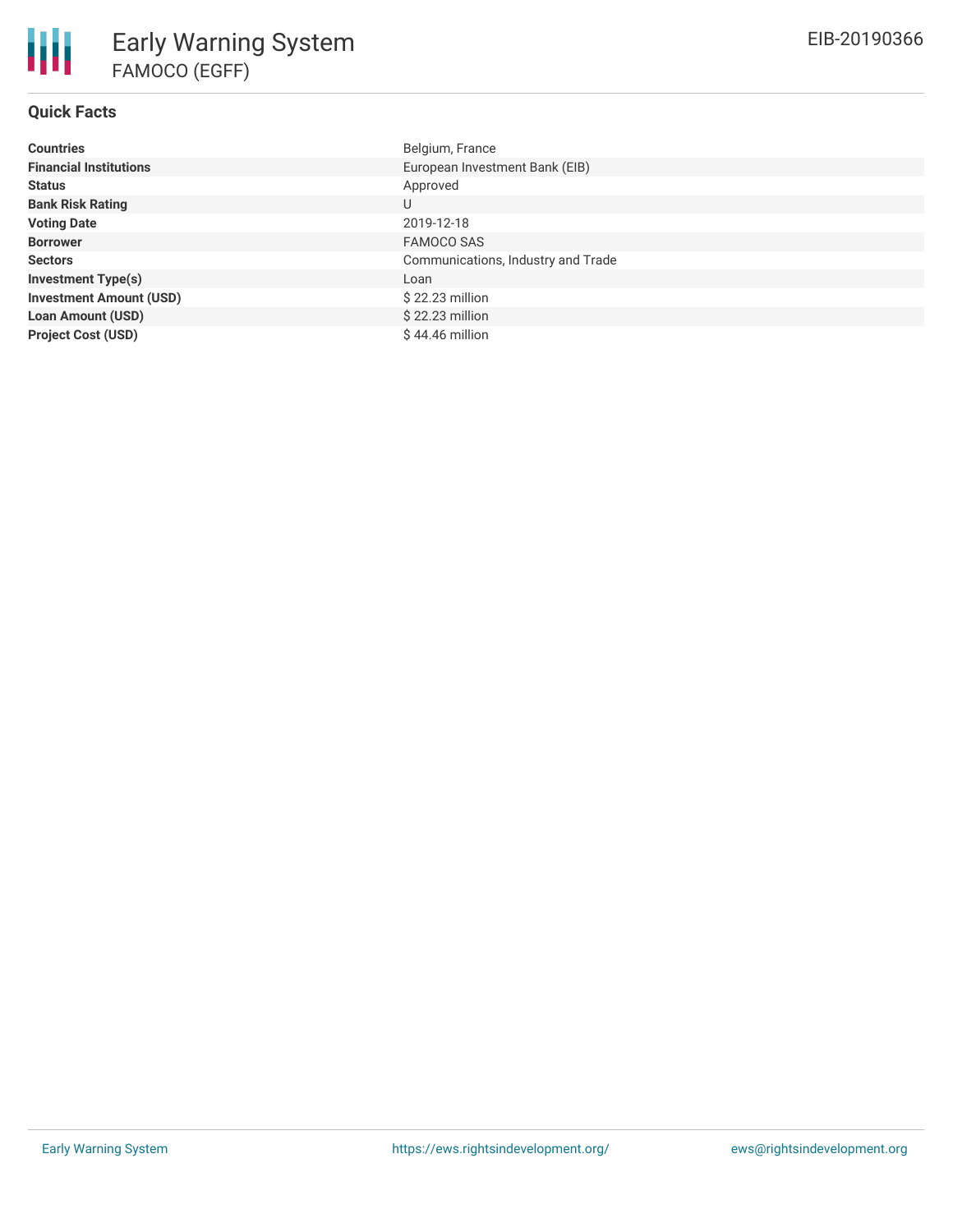

## **Project Description**

According to EIB website, the project will finance Famoco's RDI activities. Famoco is a provider of mobility mainly used for identification and payment services used accross various industries. The company designs and commercialises its own line of Android based mobile terminals, as well as a proprietary cloud-based platform to set-up and control those devices remotely.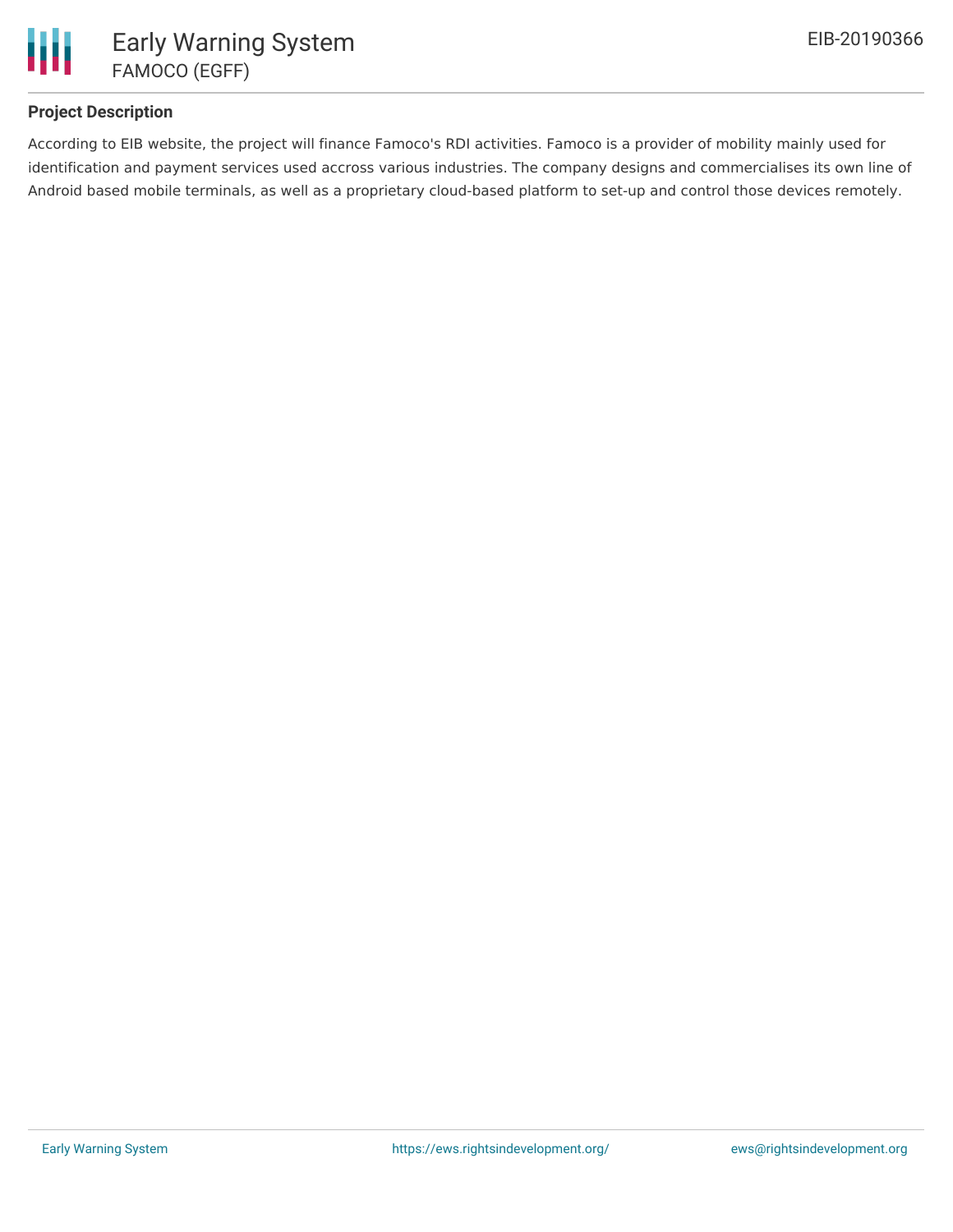### **Investment Description**

European Investment Bank (EIB)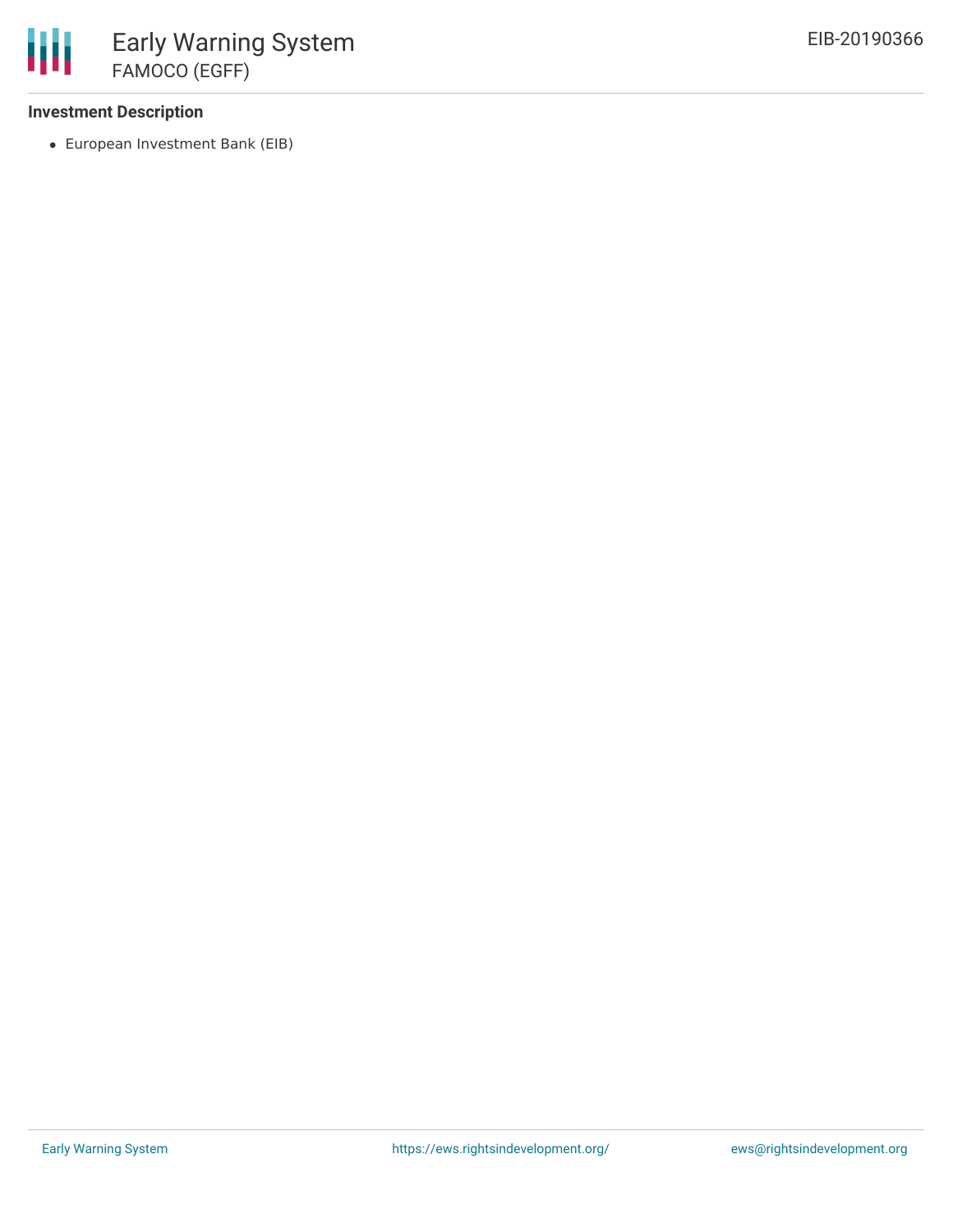# 冊 Early Warning System FAMOCO (EGFF)

| <b>Private Actor 1</b> | <b>Private Actor</b><br><b>Role</b> | <b>Private Actor</b><br><b>Sector</b> | <b>Relation</b>          | <b>Private Actor 2</b> | <b>Private Actor</b><br>2 Role | <b>Private Actor</b><br>2 Sector |
|------------------------|-------------------------------------|---------------------------------------|--------------------------|------------------------|--------------------------------|----------------------------------|
| $\sim$                 | -                                   | $\sim$                                | $\overline{\phantom{0}}$ | Famoco SAS             | Client                         |                                  |